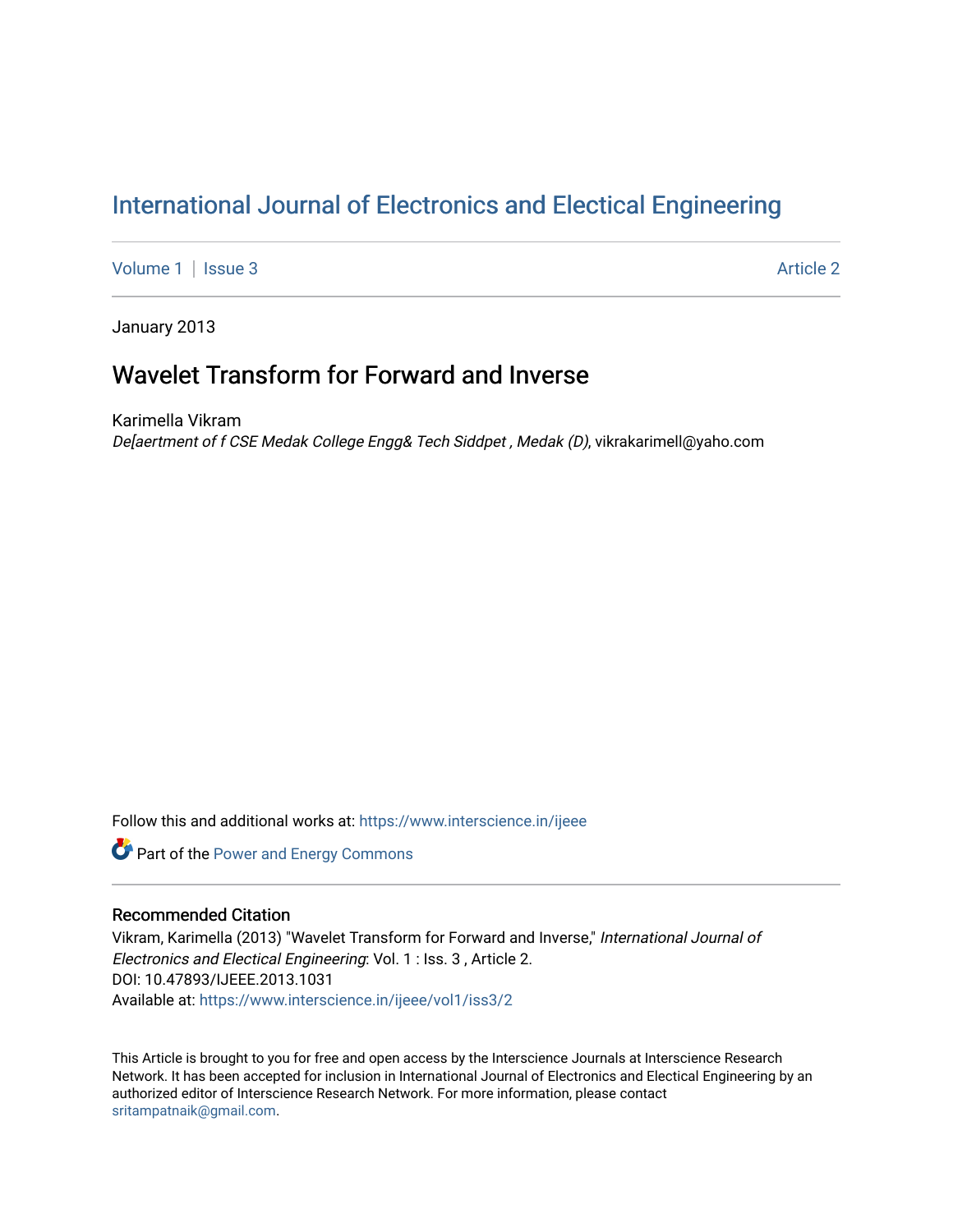#### **Wavelet Transform for Forward and Inverse**

**Karimella Vikram**  De[aertment of f CSE Medak College Engg& Tech Siddpet , Medak (D) Email: [vikrakarimell@yaho.com](mailto:vikrakarimell@yaho.com)

*Abstract—***In this research, an architecture that performs both forward and inverse lifting-based discrete wavelet transform is proposed. The proposed architecture reduces the hardware requirement by exploiting the redundancy in the arithmetic operation involved in DWT computation. The proposed architecture does not require any extra memory to store intermediate results. The proposed architecture consists of predict module, update module, address generation module, control unit and a set of registers to establish data communication between predict and update modules. The symmetrical extension of images at the boundary to reduce distorted images has been incorporated in our proposed architecture as mentioned in JPEG2000. This architecture has been described in VHDL at the RTL level and simulated successfully using Model Sim simulation environment.** *Keywords: Lifting, DWT, DWT architecture, JPEG 2000.*

#### **I. INTRODUCTION**

The discrete wavelet transform (DWT) is widely used in many fields such as image compression and signal analysis [1]. For example, JPEG2000, one of the popular image formats, includes DWT for compression [2]. Since the DWT is a very computation-intensive process, the study of its hardware implementation has gained much importance. Several DWT architectures have been proposed [3] using the filter convolution. A new scheme, termed lifting-based scheme [4] that often requires less computation, has been proposed for constructing biorthogonal wavelets. Several architectures have been proposed for the efficient computation of 1-D and 2-D DWT [5-7] base on the lifting scheme. The multilevel architecture Proposed in [5] requires changes in the architecture Design for different number of level of DWT computation even though it computes the coefficient faster. In this paper, we propose lifting-bases architecture that performs one level of DWT at a time and the architectures mentioned in [6, 7] computes DWT in

the same fashion. The proposed architecture performs both forward and inverse DWT when the signal is symmetrically extended, This paper is organized as follows: in Section 2, the DWT and the lifting scheme are introduced briefly. The redundancy in arithmetic operation involved in DWT is briefly discussed in Section 3. The proposed architecture for lifting-based DWT is described in detail in Section 4. Section 5 describes the performance comparison. A conclusion is given in Section 6.

### **II. BACKGROUND**

#### *A. DWT*

DWT analyzes the data at different frequencies with different time resolutions [1]. Fig. 1 shows the DWT decomposition of the image. The DWT decomposition involves low-pass 'l' and high-pass 'h' filtering of the images in both horizontal and vertical directions. After each filtering, the output is down sampled by two. Further decomposition is done by applying the above process to the LL sub-band.*B. Lifting Scheme*





The lifting scheme has been developed by Sweldens [4] as an easy tool to construct the second generation wavelets. The scheme consists of three simple stages: split, predict (P) and update (U). In the split stage, the input sequence xi, i is divided into two disjoint set of samples, even indexed samples (even samples) xj,2i and odd indexed samples (odd samples) xj,2i+1. In the predict stage, even samples are used to predict the

International Journal of Electrical and Electronics Engineering (IJEEE), ISSN (PRINT): 2231 – 5284, Volume-I, Issue-3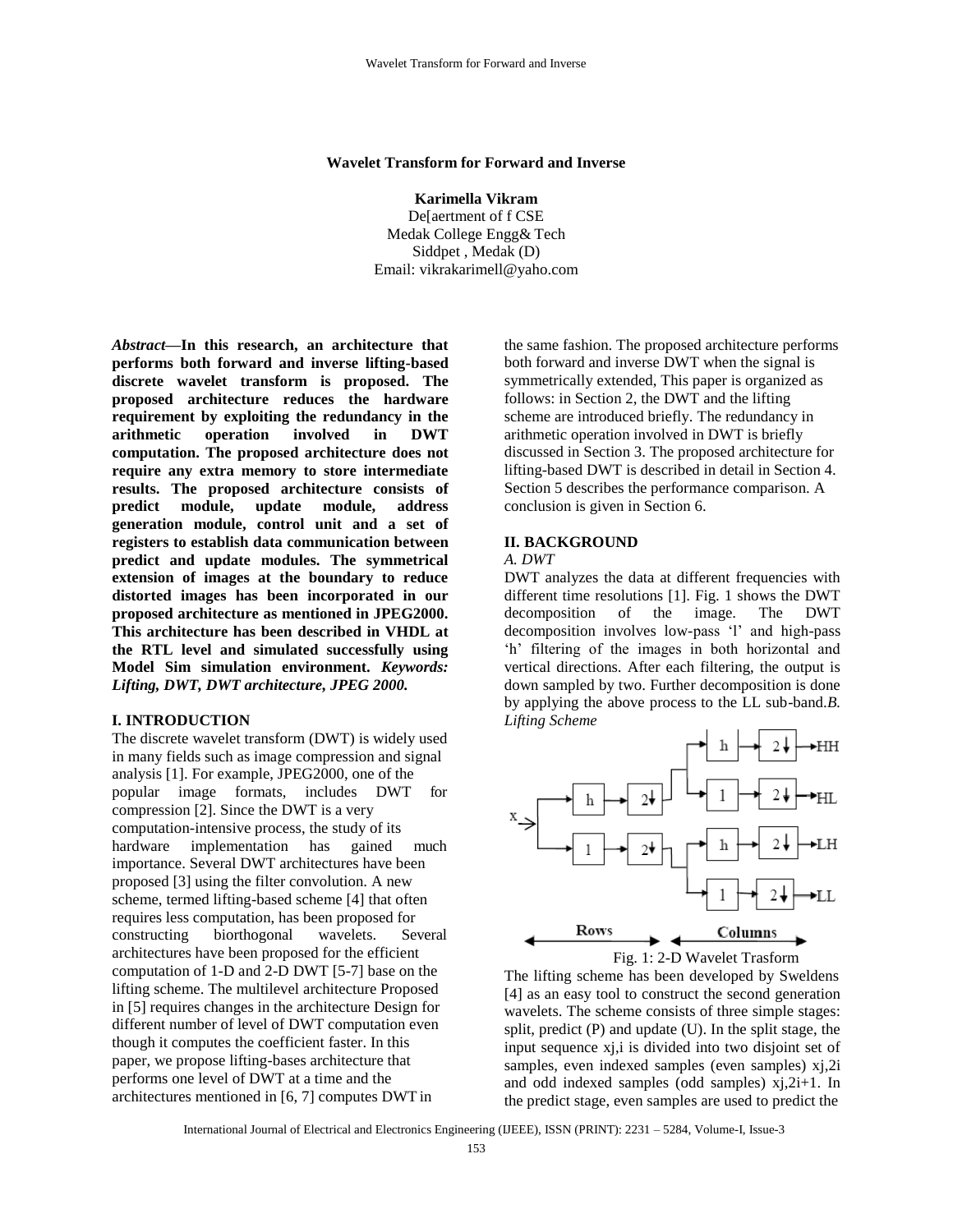odd samples based on the correlation present in the signal. The differences between the odd samples and the corresponding predicted values are calculated and referred to as detailed or high-pass coefficients, The update stage utilizes the key properties of the coarser signals i.e. they have the same average value of the signal. In this stage, the coarse or low-pass coefficient xj-1,i is obtained by updating the even samples with detailed coefficient. The block diagram of the lifting based DWT is shown in Fig. 2.



Fig. 2: Lifting-based Forward DWT

#### **III. ARITHMETIC IN LIFTING DWT**

The lifting scheme provides many advantages, such as fewer arithmetic operations, in-place implementation and easy management of boundary extension compared to convolution based DWT architectures. For simplicity, we use the popular biorthogonal wavelet (5,3) filter, adopted in JPEG 2000, in order to explain the redundancy in the arithmetic operation involved in the calculation of the lifting-based DWT computation. The calculation of high-pass and low-pass coefficients for two consecutive values for (5,3) wavelet is shown below: dj-1,i = xj,2i+1 +  $\alpha$  (xj,2i) +  $\alpha$  (xj,2i+2) (1) dj-1,i+1 = xj,2i+3 +  $\alpha$  (xj,2i+2) +  $\alpha$  (xj,2i+4) (2)  $xj-1, i = xj, 2i + \beta$  (dj-1,i-1) +  $\beta$  (dj-1,i) (3)  $xj-1,i+1 = xj,2i+2 + \beta$  $(dj-1,i) + \beta$  $(dj-1,i+1)$  $(4)$ where  $\alpha$  and  $\beta$  are the (5,3) filter coefficients. From the equations  $(1)$  and  $(2)$ , it is found that the product value of α times xj,2i+2 calculated at the particular clock cycle is required at the next clock cycle. Similarly from equations (3) and (4), the product value of β times dj-1, i at the particular clock cycle is required at the next clock cycle. Therefore, in the proposed architecture or the predict module calculation, we perform one multiplication in each cycle for calculating  $[\alpha(x),2i+2)]$  and the other value [ $\alpha$ (xj,2i)] can be obtained from previous clock cycle, instead of performing two multiplications in every clock cycle as mentioned in [7]. Also, the proposed architecture needs only one multiplier in the update module. Similarly, the proposed architecture needs two multipliers each for predict and update modules

in the case of (13,7) wavelet. Thus, the proposed

architecture utilizes the redundancy of the above mentioned arithmetic operation reducing the number of multipliers required.

### **IV. THE PROPOSED ARCHITECTURE**

The proposed DWT architecture consists of predict module, update module, and address generation module, control unit and a set of registers to establish data communication between the modules. This architecture can be used to carry out both forward and inverse discrete wavelet transform.

# *A. Predict Module*

The predict module for (5,3) wavelet is shown in

Fig. 3. Initially, the input register R1 is loaded with the even sample from the input RAM. In the meantime, the predict filter coefficient  $\alpha$  and the corresponding odd sample are made available to calculate the detailed coefficient dj-1,i. The second register R2 stores the output of the multiplier in the current cycle and in the meantime the register R2 supplies the multiplier output obtained in the previous cycle. Thus, we reduce the number of multipliers required for predict operation for (5,3) wavelet to one whereas the number required for the architecture described in [7] is two. Similarly, for (13,7) wavelet, only two multipliers required for predict module instead of four. For (5,3) wavelet, we can use shifters instead of multipliers. *B. Update Module* The structure of the update module for (5,3) wavelet is shown in Fig. 4. The input register R1 is loaded with the even sample. In the next clock cycle, the multiplier is fed with the detailed coefficient and the update coefficient 'β' and the output of the multiplier is fed to both the adders as shown in Fig. 4. Similarly, for (13,7) wavelet, we need only two multipliers for update module. In this case also, we can use shifters instead of multipliers for (5,3) wavelet. *C. Address Generation Module (AGM)* The AGM generates appropriate read and write addresses for both even and odd samples to the input RAM as shown in Fig. 5. As mentioned in JPEG2000 [2], the signal is symmetrically extended by two signal values to the left side and by one signal value on the right side for (5,3) wavelet to reduce artifacts at the boundary. The boundary treatment problem is solved by passing proper start address (start\_odd\_addr and start\_even\_addr) of the input signal and increment values (incr even addr and incr odd addr) to the AGM. Let us assume a signal of length 64 and perform the first level of DWT computation. If the signal is symmetrically extended as mentioned in JPEG2000, the signals start even addr and start odd addr are set to two and one respectively.The update\_address signal is set to one for the first clock cycle. In this clock cycle, the registers Re and Ro are set with the start\_even\_addr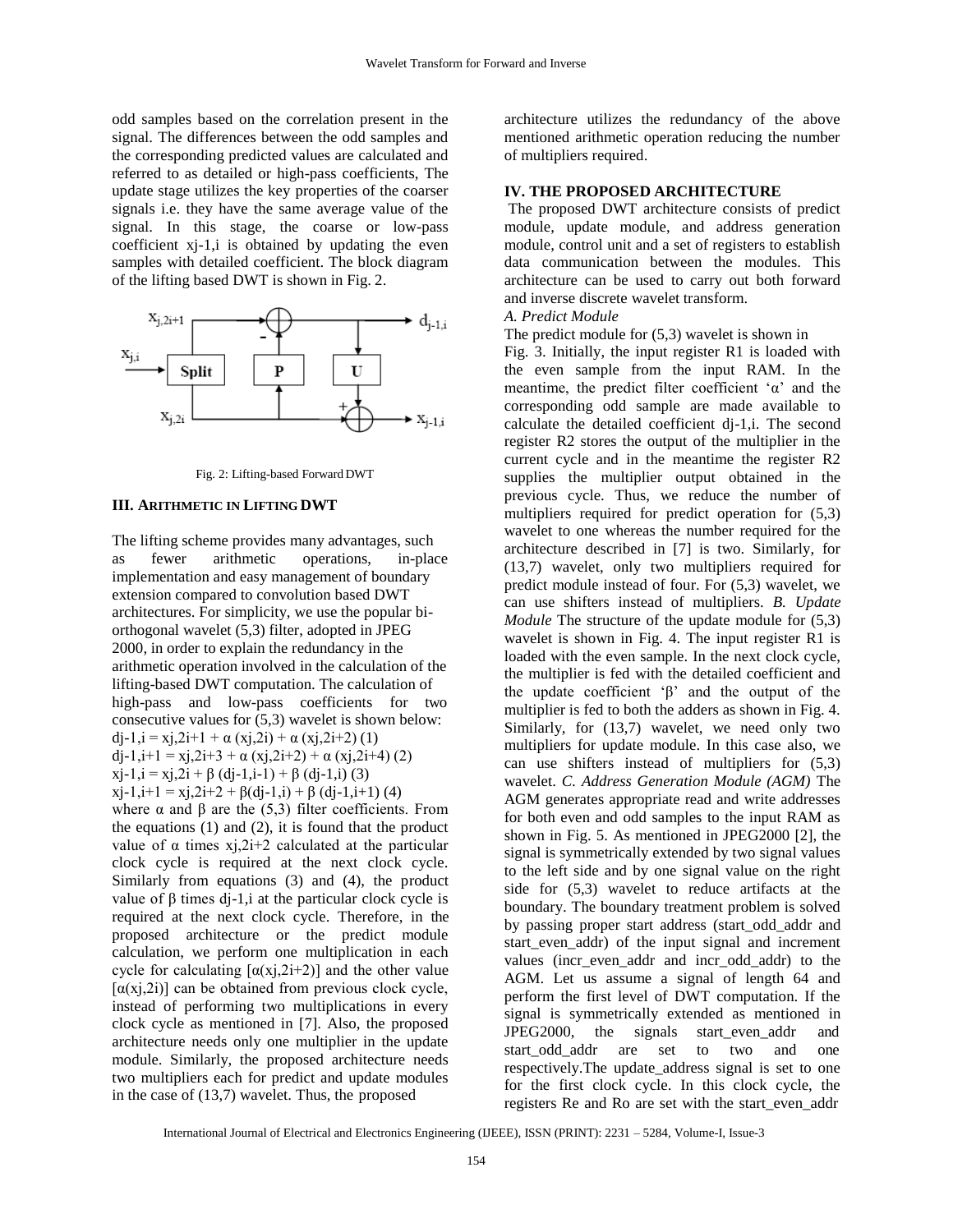and start\_odd\_addr respectively.These registers store the output of the adders from the next clock cycle onwards. The incr\_even\_addr and incr\_odd\_addr signals are set to '- 2' and '0' when DWT computation is carried out on the symmetrically extended signals on the left side of the An Efficient Architecture for Lifting-based Forward and Inverse Discrete Wavelet Transform  $\Box$ 417 signal. The incr even addr and incr odd addr signals are set to two when the decomposition is carried out on the signal and both set to zero when the DWT computation is carried out on the symmetrically extended signals at the right side of the signal. The selection of even and odd samples from the symmetrically extended signal to complete first level of DWT computation for this example is shown in Fig. 6.

The LL subband is decomposed in each level of decomposition in DWT. The modules are integrated for (5,3) wavelet as shown in Fig. 7 with the set of registers. In this architecture, we use dual-port inputRAM and it operates twice as fast as the system clock frequency to obtain the detailed coefficient and the coarse coefficient at every clock cycle. The forward or inverse DWT is selected based on the value of the fw iv signal  $(1 \text{ or } 0)$ . The mem\_rd\_odd\_addr and mem\_wr\_odd\_addr provide addresses to read odd samples and to write coarse coefficients respectively.



R٠



Fig. 5: AGM for (5,3) Wavelet (R-

Registers)

Similarly, the mem\_rd\_even\_addr and mem wr even addr provide addresses to read even samples and to write detailed coefficients respectively.

Fig. 3: Predict Module of (5,3) Wavlest

Fig. 4: Update Module of (5,3) Wavlest

Fig. 5: AGM for (5,3) Wavelet (R-Registers)

#### **V.** PERFORMANCE MEASURES

We have developed VHDL model of the proposed architecture at the RTL level and successfully simulated using ModelSim simulation environment. The performance analysis is performed in terms of hardware (number of multipliers required) requirement and computation time for (5,3), (9,7) and (13,7) wavelets. Because the set of registers controlled by the clock is employed, the architecture does not require any extra memory/FIFO to store the intermediate results. Table 1 provides the comparative evaluation of the proposed architecture with other architectures [6], [7] in terms of area and computation time for one level of decomposition of the signal of size NxN

| Regionl                     | Region2 |  |  | Region3 |                                                                                                                                 |  |  |  |
|-----------------------------|---------|--|--|---------|---------------------------------------------------------------------------------------------------------------------------------|--|--|--|
| Symm.<br>extended<br>signal |         |  |  |         | 2, 1 0, 1, 2, 3, 4, , 62, 63, 64, 63                                                                                            |  |  |  |
| Even samples                |         |  |  |         |                                                                                                                                 |  |  |  |
| Odd samples                 |         |  |  |         | 2, $\begin{vmatrix} 0, & 2, & 4, & 6, \dots, & 60, & 62, & 64 \\ 1, & 3, & 5, & 7, & \dots, & 59, & 61, & 63, \end{vmatrix}$ 63 |  |  |  |

| <b>Region1</b> – Sym. extended signal on the left side. |
|---------------------------------------------------------|
| Region2 – Signal length.                                |
| Region3 – Sym. Extended signal on the right side.       |

Fig. 4: Update Module of (5,3) Wavlest

R۱

 $X_{i,2i}$ 

Fig. 6: Addresses Required to Select Even and Odd Samples for

International Journal of Electrical and Electronics Engineering (IJEEE), ISSN (PRINT): 2231 – 5284, Volume-I, Issue-3

 $x_{i,2i+2}$